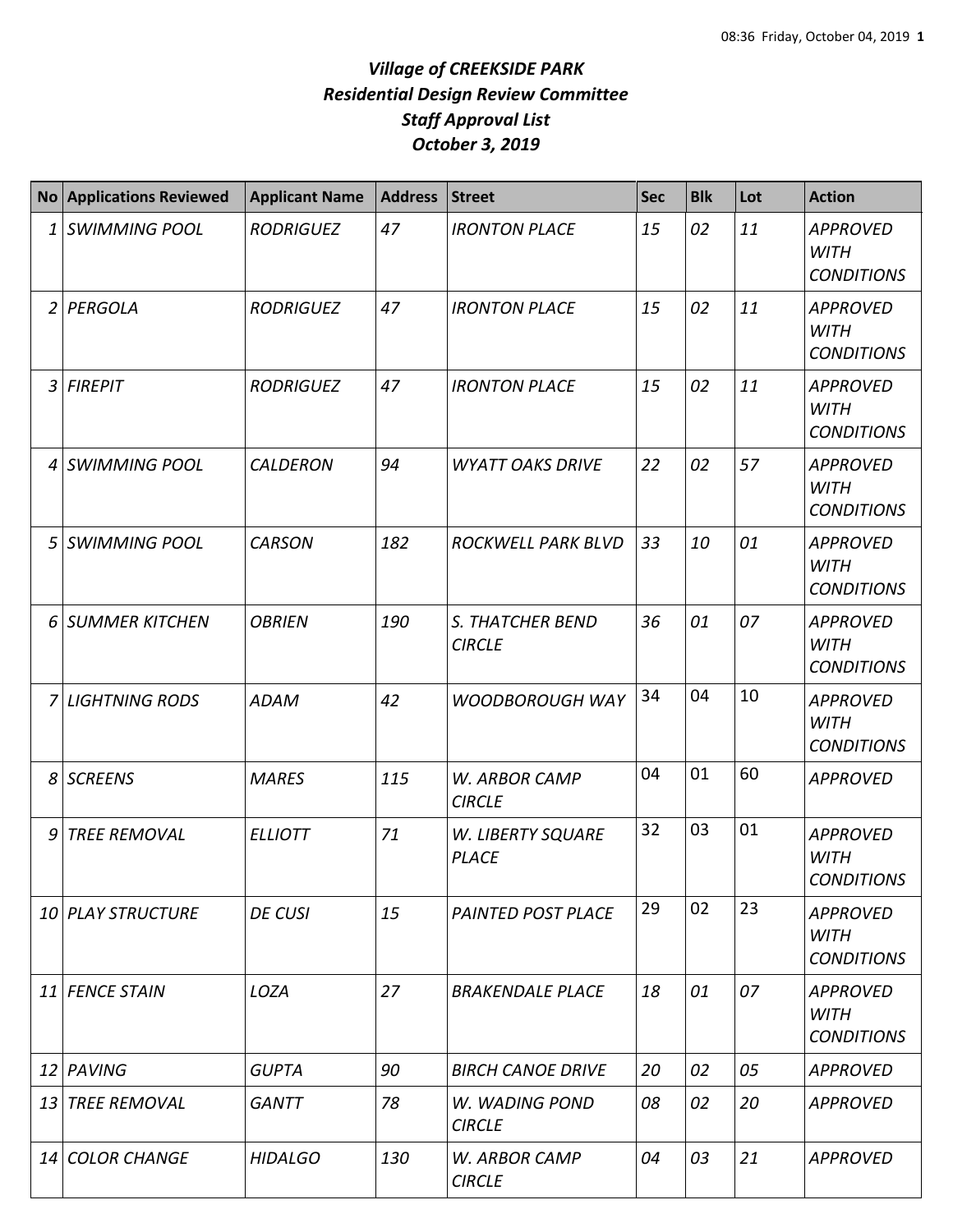| <b>No</b> | <b>Applications Reviewed</b> | <b>Applicant Name</b> | <b>Address</b> | <b>Street</b>                    | <b>Sec</b> | <b>Blk</b> | Lot | <b>Action</b>                                       |
|-----------|------------------------------|-----------------------|----------------|----------------------------------|------------|------------|-----|-----------------------------------------------------|
| 15        | PAVING                       | <b>JENNINGS</b>       | 147            | N. GREENPRINT CIRCLE             | 02         | 01         | 01  | <b>APPROVED</b>                                     |
| 16        | <b>LIGHTNING RODS</b>        | <b>CURTIS</b>         | $\overline{3}$ | <b>WOODBOROUGH WAY</b>           | 34         | 03         | 01  | <b>APPROVED</b><br><b>WITH</b><br><b>CONDITIONS</b> |
| 17        | <b>LIGHTNING RODS</b>        | <b>RODGERS</b>        | 135            | <b>ROCKWELL PARK DRIVE</b>       | 34         | 01         | 09  | <b>APPROVED</b><br><b>WITH</b><br><b>CONDITIONS</b> |
| 18        | <b>SWIMMING POOL</b>         | <b>MARTINEZ</b>       | 11             | YELLOWSTAR COURT                 | 29         | 01         | 15  | <b>APPROVED</b><br><b>WITH</b><br><b>CONDITIONS</b> |
| 19        | <b>SUMMER KITCHEN</b>        | <b>MARTINEZ</b>       | 11             | YELLOWSTAR COURT                 | 29         | 01         | 15  | <b>APPROVED</b><br><b>WITH</b><br><b>CONDITIONS</b> |
| 20        | <b>RETAINING WALL</b>        | <b>MARTINEZ</b>       | 11             | YELLOWSTAR COURT                 | 29         | 01         | 15  | <b>APPROVED</b>                                     |
| 21        | <b>TREE REMOVAL</b>          | <b>MARTIN</b>         | 53             | W. CANYON WREN<br><b>CIRCLE</b>  | 13         | 01         | 21  | <b>APPROVED</b><br><b>WITH</b><br><b>CONDITIONS</b> |
| 22        | <b>FENCE</b>                 | <b>ROSS</b>           | 14             | <b>CHIPPEWA TRAIL</b>            | 03         | 04         | 26  | <b>APPROVED</b>                                     |
| 23        | <b>GENERATOR</b>             | <b>HASTON</b>         | 67             | <b>BRAVEWIND COURT</b>           | 31         | 02         | 08  | <b>APPROVED</b><br><b>WITH</b><br><b>CONDITIONS</b> |
| 24        | <b>SOLAR PANELS</b>          | <b>SCHULTZ</b>        | 7              | <b>RED WAGON DRIVE</b>           | 07         | 02         | 10  | <b>APPROVED</b><br><b>WITH</b><br><b>CONDITIONS</b> |
|           | 25 BASKETBALL GOAL           | <b>CHATHA</b>         | 118            | S. CURLY WILLOW<br><b>CIRCLE</b> | 15         | 01         | 13  | <b>APPROVED</b>                                     |
|           | 26 FENCE STAIN               | <b>ROSS</b>           | 14             | <b>CHIPPEWA TRAIL</b>            | 03         | 04         | 26  | <b>APPROVED</b><br>WITH<br><b>CONDITIONS</b>        |
|           | 27 SOLAR PANELS              | <b>RUEDA</b>          | 47             | SANDWELL PLACE                   | 09         | 02         | 11  | <b>APPROVED</b><br>WITH<br><b>CONDITIONS</b>        |
|           | 28 SWIMMING POOL             | <b>JANOSSY</b>        | $\overline{7}$ | <b>DYLAN BRANCH DRIVE</b>        | 33         | 02         | 14  | <b>APPROVED</b><br>WITH<br><b>CONDITIONS</b>        |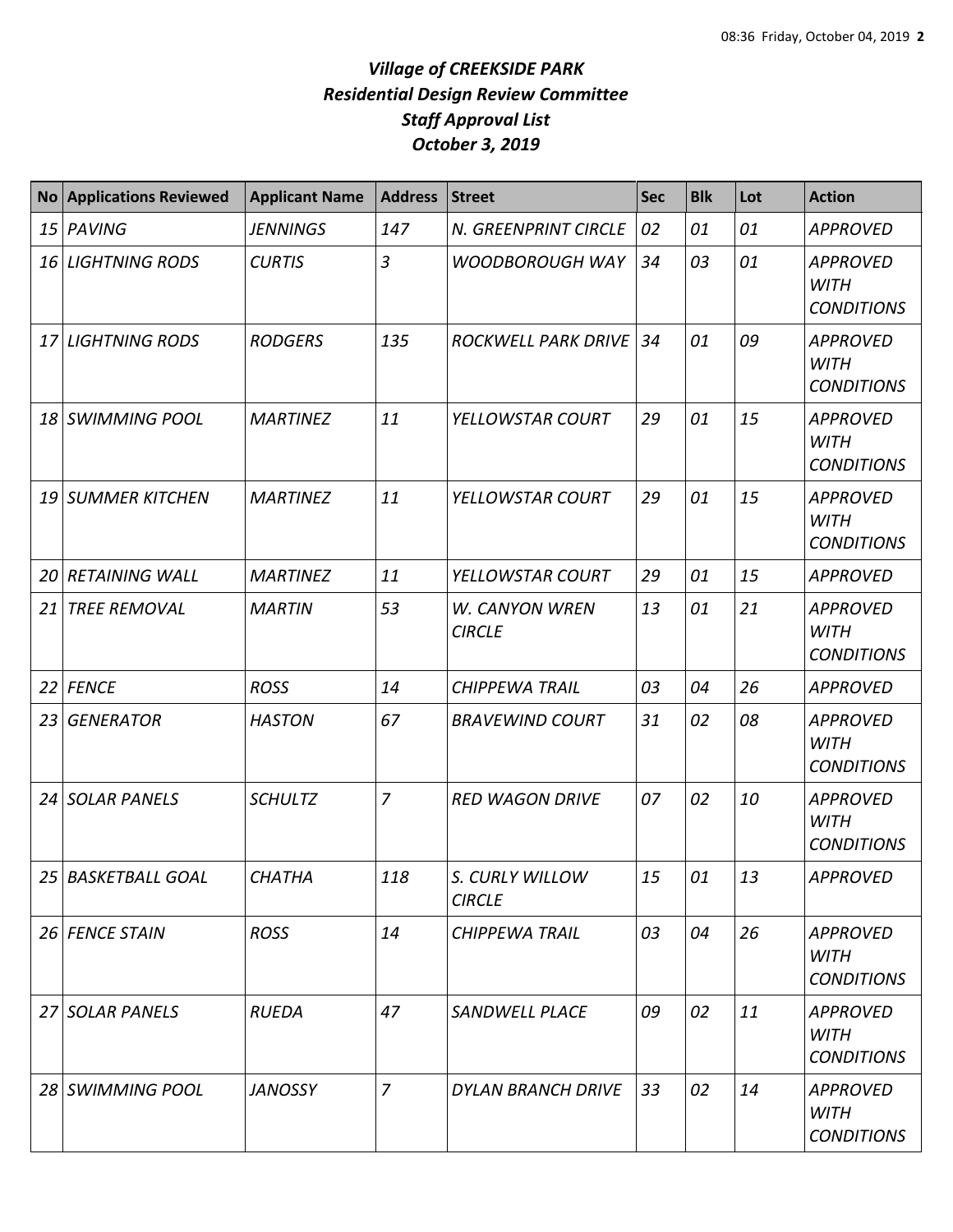|                 | <b>No Applications Reviewed</b> | <b>Applicant Name</b> | <b>Address</b> | <b>Street</b>                          | <b>Sec</b> | <b>Blk</b> | Lot | <b>Action</b>                                       |
|-----------------|---------------------------------|-----------------------|----------------|----------------------------------------|------------|------------|-----|-----------------------------------------------------|
|                 | 29 PATO COVER                   | <b>BERRUECOS</b>      | 23             | <b>FOREST RAVINE DRIVE</b>             | 33         | 01         | 05  | <b>APPROVED</b><br><b>WITH</b><br><b>CONDITIONS</b> |
|                 | 30 PERGOLA                      | <b>BIGALIYEVA</b>     | 15             | <b>FOREST RAVINE DRIVE</b>             | 33         | 01         | 03  | <b>APPROVED</b><br><b>WITH</b><br><b>CONDITIONS</b> |
|                 | 31 PAVING                       | <b>BIGALIYEVA</b>     | 15             | <b>FOREST RAVINE DRIVE</b>             | 33         | 01         | 03  | <b>APPROVED</b><br><b>WITH</b><br><b>CONDITIONS</b> |
| 32              | <b>FENCE STAIN</b>              | <b>BOTTA</b>          | $\overline{2}$ | <b>VALERA RIDGE DRIVE</b>              | 17         | 01         | 21  | <b>APPROVED</b>                                     |
|                 | 33 PLAY STRUCTURE               | <b>MARTINEZ</b>       | 11             | YELLOWSTAR COURT                       | 29         | 01         | 15  | <b>APPROVED</b><br><b>WITH</b><br><b>CONDITIONS</b> |
| 34 I            | <b>SWIMMING POOL</b>            | <b>JACKSON</b>        | 15             | <b>BLUE MESA COURT</b>                 | 25         | 01         | 21  | <b>APPROVED</b><br><b>WITH</b><br><b>CONDITIONS</b> |
| 35 <sub>1</sub> | <b>PATIO COVER</b>              | <b>JACKSON</b>        | 15             | <b>BLUE MESA COURT</b>                 | 25         | 01         | 21  | <b>APPROVED</b><br><b>WITH</b><br><b>CONDITIONS</b> |
|                 | 36 SUMMER KITCHEN               | <b>JACKSON</b>        | 15             | <b>BLUE MESA COURT</b>                 | 25         | 01         | 21  | <b>APPROVED</b><br><b>WITH</b><br><b>CONDITIONS</b> |
|                 | 37 SWIMMING POOL                | SANDOVAL              | $\overline{7}$ | <b>ROCKSPRAY PLACE</b>                 | 21         | 01         | 15  | <b>APPROVED</b><br><b>WITH</b><br><b>CONDITIONS</b> |
|                 | 38 WOOD DECK                    | SANDOVAL              | $\overline{7}$ | <b>ROCKSPRAY PLACE</b>                 | 21         | 01         | 15  | <b>APPROVED</b><br><b>WITH</b><br><b>CONDITIONS</b> |
|                 | 39 SWIMMING POOL                | <b>ROLLFA LLC</b>     | 63             | <b>ELANDER BLOSSOM</b><br><b>DRIVE</b> | 32         | 01         | 44  | <b>APPROVED</b><br><b>WITH</b><br><b>CONDITIONS</b> |
|                 | 40 PERGOLA                      | <b>ROLLFA LLC</b>     | 63             | <b>ELANDER BLOSSOM</b><br><b>DRIVE</b> | 32         | 01         | 44  | <b>APPROVED</b><br><b>WITH</b><br><b>CONDITIONS</b> |
|                 | 41 DECK                         | <b>ROLLFA LLC</b>     | 63             | <b>ELANDER BLOSSOM</b><br><b>DRIVE</b> | 32         | 01         | 44  | <b>APPROVED</b><br><b>WITH</b><br><b>CONDITIONS</b> |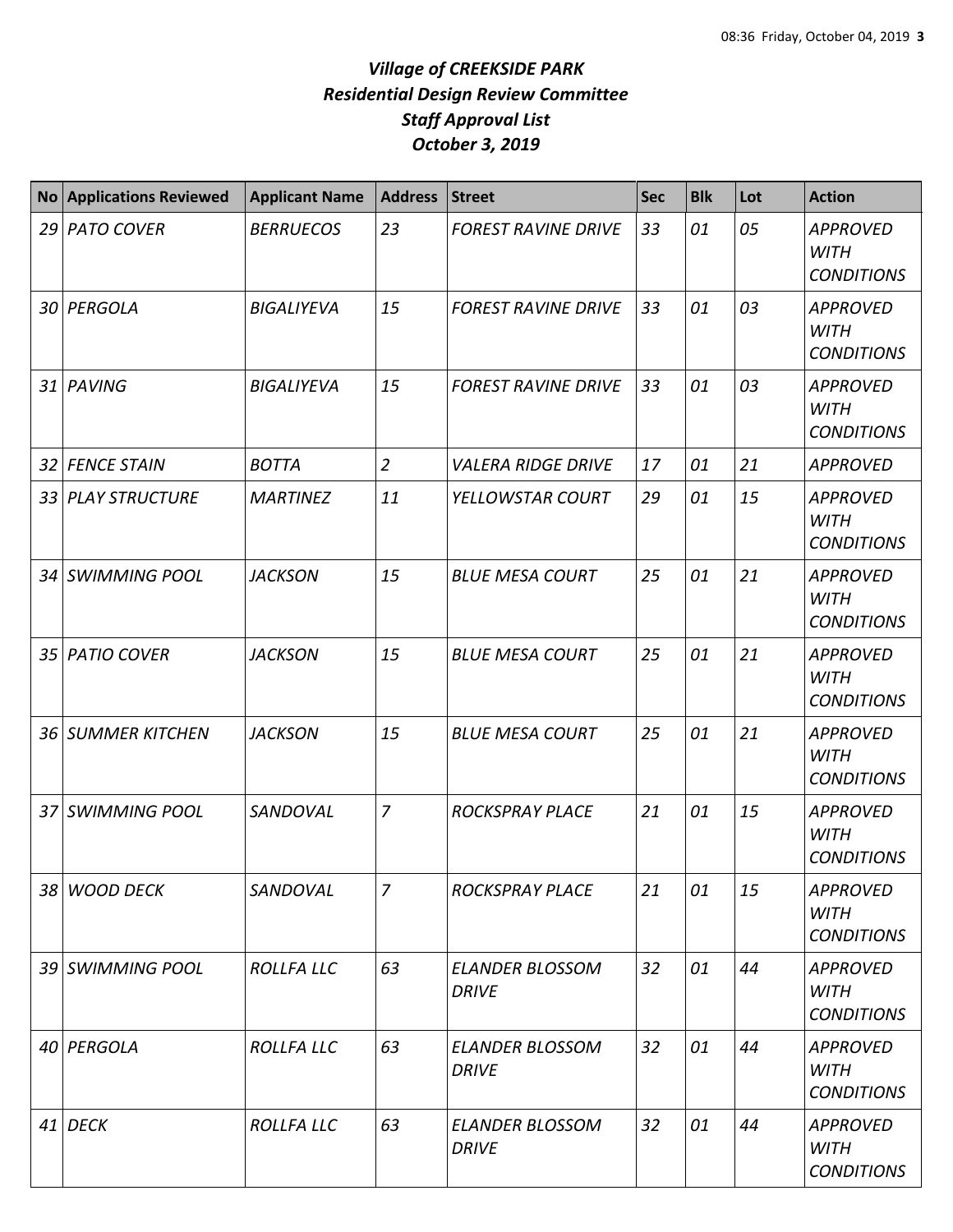| No Applications Reviewed      | <b>Applicant Name</b> | <b>Address</b> | Street                                   | <b>Sec</b> | <b>Blk</b> | Lot | <b>Action</b>                                       |
|-------------------------------|-----------------------|----------------|------------------------------------------|------------|------------|-----|-----------------------------------------------------|
| 42 PATIO COVER                | <b>VINAS</b>          | $\overline{2}$ | <b>CORONET RIDGE</b><br><b>COURT</b>     | 15         | 02         | 34  | <b>APPROVED</b><br><b>WITH</b><br><b>CONDITIONS</b> |
| 43 SUMMER KITCHEN             | <b>VINAS</b>          | $\overline{2}$ | <b>CORONET RIDGE</b><br><b>COURT</b>     | 15         | 02         | 34  | <b>APPROVED</b><br><b>WITH</b><br><b>CONDITIONS</b> |
| $44$ FIRE PIT                 | <b>VINAS</b>          | $\overline{2}$ | <b>CORONET RIDGE</b><br><b>COURT</b>     | 15         | 02         | 34  | <b>APPROVED</b><br><b>WITH</b><br><b>CONDITIONS</b> |
| 45 LIGHTNING RODS             | <b>CUSHMAN</b>        | 70             | <b>E. LIBERTY SQUARE</b><br><b>PLACE</b> | 32         | 07         | 04  | <b>APPROVED</b><br><b>WITH</b><br><b>CONDITIONS</b> |
| 46 FENCE                      | <b>SNEED</b>          | 255            | <b>NEW HARMONY TRAIL</b>                 | 14         | 05         | 04  | <b>APPROVED</b><br><b>WITH</b><br><b>CONDITIONS</b> |
| 47 PLAY STRUCTURE             | <b>ONEAL</b>          | 46             | <b>SAWBRIDGE COURT</b>                   | 29         | 01         | 12  | <b>APPROVED</b>                                     |
| 48 SWIMMING POOL              | <b>LEON</b>           | 94             | N. VICTORIANA CIRCLE                     | 07         | 03         | 11  | <b>APPROVED</b><br><b>WITH</b><br><b>CONDITIONS</b> |
| 49 PERGOLA                    | <b>LEON</b>           | 94             | N. VICTORIANA CIRCLE                     | 07         | 03         | 11  | <b>APPROVED</b><br><b>WITH</b><br><b>CONDITIONS</b> |
| <b>50 SUMMER KITCHEN</b>      | <b>LEON</b>           | 94             | N. VICTORIANA CIRCLE                     | 07         | 03         | 11  | <b>APPROVED</b><br><b>WITH</b><br><b>CONDITIONS</b> |
| 51 SWIMMING POOL              | <b>DELGADO</b>        | 129            | <b>LARA NIGHT COURT</b>                  | 38         | 01         | 05  | <b>APPROVED</b><br><b>WITH</b><br><b>CONDITIONS</b> |
| 52 PATIO COVER                | <b>DELGADO</b>        | 129            | <b>LARA NIGHT COURT</b>                  | 38         | 01         | 05  | <b>APPROVED</b><br><b>WITH</b><br><b>CONDITIONS</b> |
| 53 OUTDOOR<br><b>BATHROOM</b> | <b>DELGADO</b>        | 129            | <b>LARA NIGHT COURT</b>                  | 38         | 01         | 05  | <b>APPROVED</b><br><b>WITH</b><br><b>CONDITIONS</b> |
| 54 SUMMER KITCHEN             | <b>DELGADO</b>        | 129            | <b>LARA NIGHT COURT</b>                  | 38         | 01         | 05  | <b>APPROVED</b><br><b>WITH</b><br><b>CONDITIONS</b> |